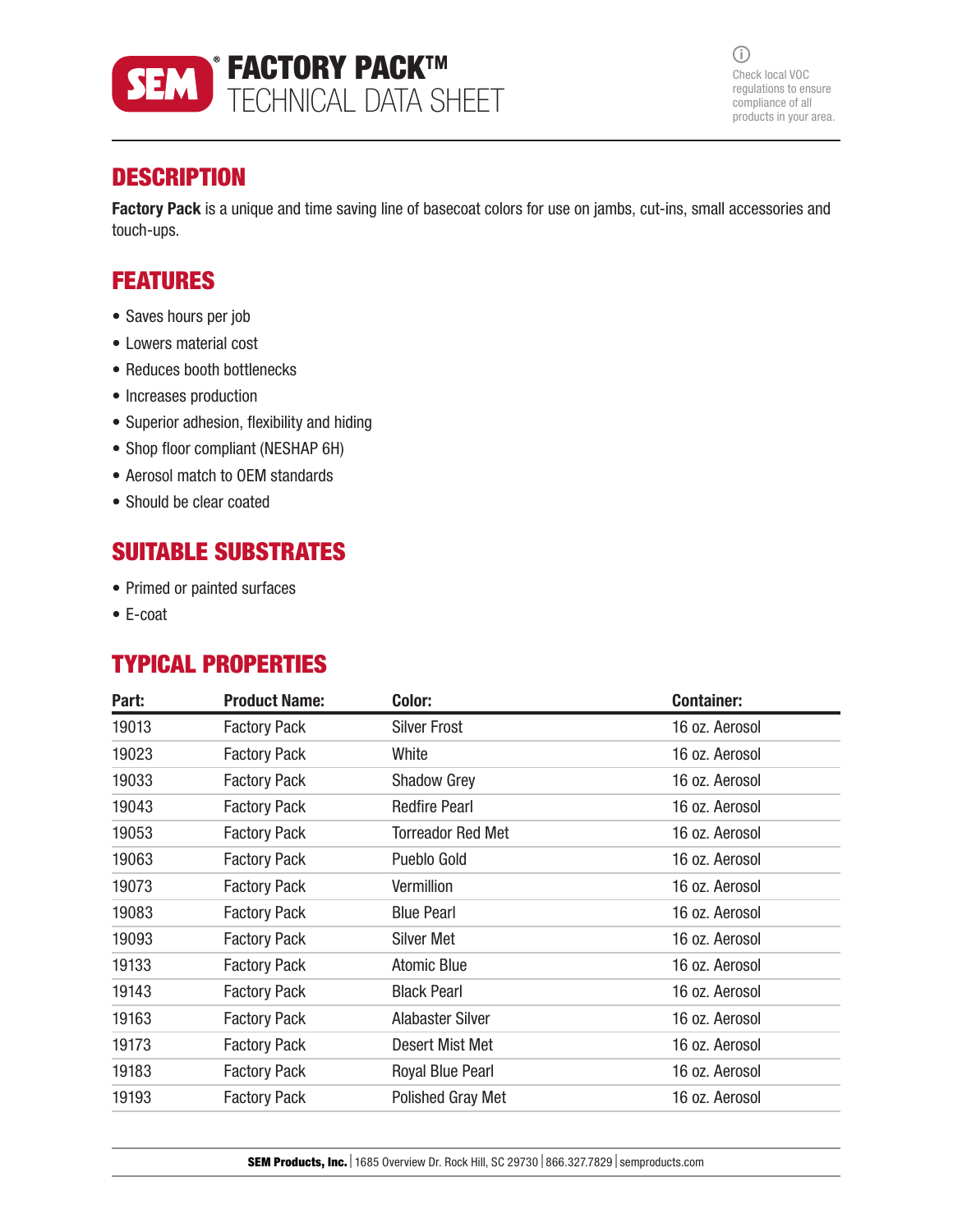| 19203 | Factory Pack™       | <b>Milano Red</b>          | 16 oz. Aerosol |
|-------|---------------------|----------------------------|----------------|
| 19223 | <b>Factory Pack</b> | <b>Taffeta White</b>       | 16 oz. Aerosol |
| 19253 | <b>Factory Pack</b> | <b>Millenium Silver</b>    | 16 oz. Aerosol |
| 19263 | <b>Factory Pack</b> | <b>Lunar Mist Met</b>      | 16 oz. Aerosol |
| 19273 | <b>Factory Pack</b> | <b>Phantom Gray</b>        | 16 oz. Aerosol |
| 19283 | <b>Factory Pack</b> | <b>Super White</b>         | 16 oz. Aerosol |
| 19303 | <b>Factory Pack</b> | Titanium                   | 16 oz. Aerosol |
| 19313 | <b>Factory Pack</b> | <b>Desert Sand Pearl</b>   | 16 oz. Aerosol |
| 19353 | <b>Factory Pack</b> | <b>Red Pearl</b>           | 16 oz. Aerosol |
| 19363 | <b>Factory Pack</b> | <b>Magnetic Gray Pearl</b> | 16 oz. Aerosol |
| 19373 | <b>Factory Pack</b> | White                      | 16 oz. Aerosol |
| 19393 | <b>Factory Pack</b> | <b>Victory Red</b>         | 16 oz. Aerosol |
| 19403 | <b>Factory Pack</b> | Olympic White              | 16 oz. Aerosol |
| 19423 | <b>Factory Pack</b> | <b>Black</b>               | 16 oz. Aerosol |
| 19433 | <b>Factory Pack</b> | <b>Lt Tarnished Silver</b> | 16 oz. Aerosol |
| 19443 | <b>Factory Pack</b> | <b>Galaxy Silver Met</b>   | 16 oz. Aerosol |
| 19463 | <b>Factory Pack</b> | Dk Blue Met                | 16 oz. Aerosol |
| 19473 | <b>Factory Pack</b> | Pewter Met                 | 16 oz. Aerosol |
| 19483 | <b>Factory Pack</b> | <b>Gold Mist Met</b>       | 16 oz. Aerosol |
| 19493 | <b>Factory Pack</b> | <b>Tuxedo Black</b>        | 16 oz. Aerosol |
| 19503 | <b>Factory Pack</b> | <b>Classic Silver Met</b>  | 16 oz. Aerosol |
| 19513 | <b>Factory Pack</b> | <b>Granite Crystal Met</b> | 16 oz. Aerosol |
| 19523 | <b>Factory Pack</b> | <b>Blue Crush Met</b>      | 16 oz. Aerosol |
| 19533 | <b>Factory Pack</b> | Dark Amber Pearl           | 16 oz. Aerosol |
| 19543 | <b>Factory Pack</b> | <b>Titanium Silver Met</b> | 16 oz. Aerosol |

| <b>Flash time between coats:</b> | $2 - 4$ minutes                        |
|----------------------------------|----------------------------------------|
| Dry time to clear:               | 10 minutes after last coat has flashed |
| Category:                        | <b>FFA</b>                             |
| <b>MIR:</b>                      | < 1.5                                  |

Check local VOC regulations to ensure compliance of all products in your area.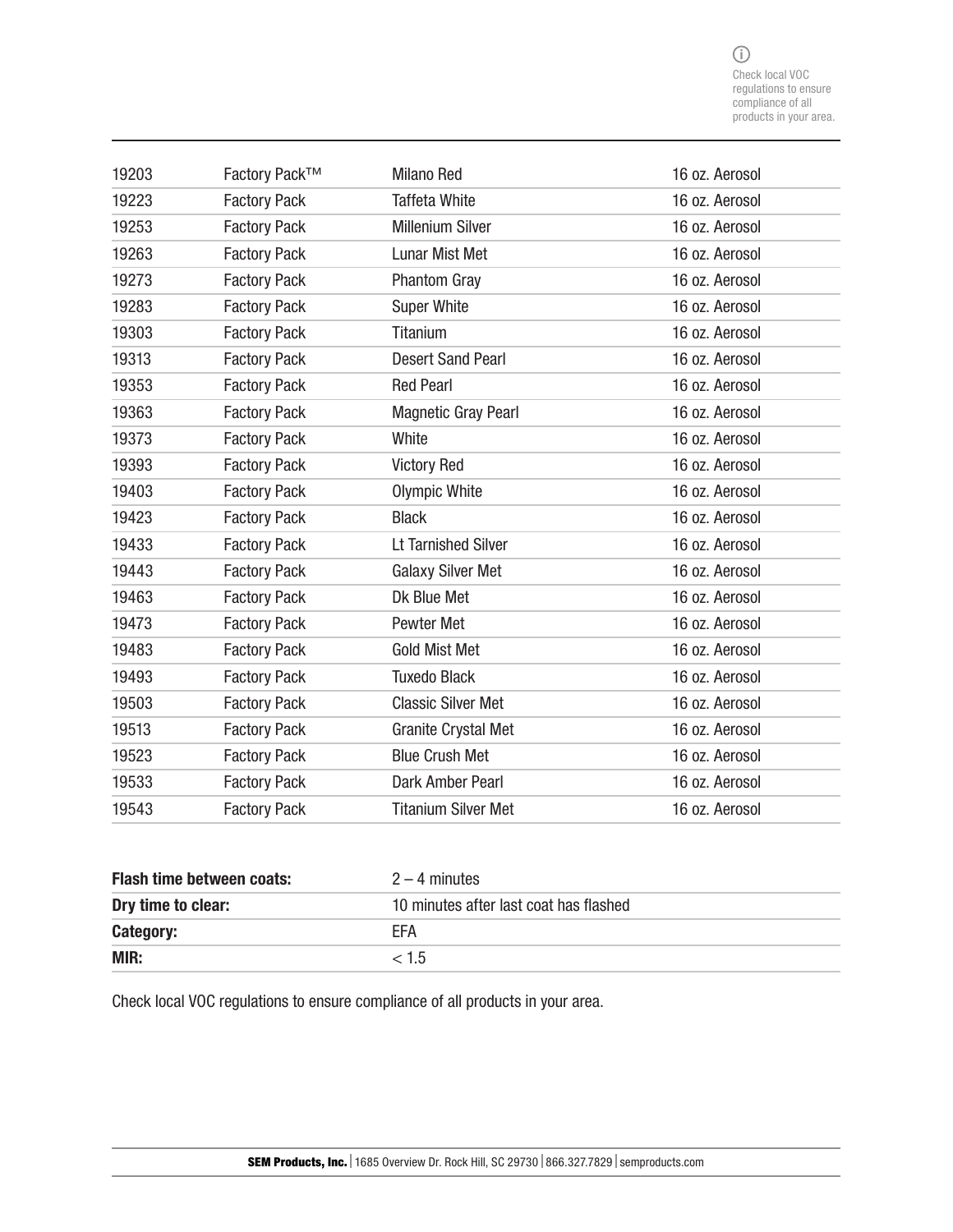(i) Check local VOC regulations to ensure compliance of all products in your area.

# HANDLING AND APPLICATION IMPORTANT!

Shake well before use. A minimum of one minute AFTER the marble is heard inside the can. For best results, use only when can temperature is approximately 70°F (21°C).

### PREPARATION:

#### PRIMED AND PREVIOUSLY PAINTED SURFACES:

- 1. Sand with P600 grit paper. Blow off sanding dust.
- 2. Clean with SEM Solve or XXX Universal Surface Cleaner. Wipe dry with a clean cloth.
- **3.** Tack the surface using a clean tack rag.

#### PRIMED OR E-COATED REPLACEMENT PARTS:

- 1. Sand with P320 P400 grit paper or a gray scuff pad. Blow off sanding dust.
- 2. Clean with SEM Solve or XXX Universal Surface Cleaner. Wipe dry with a clean cloth.
- **3.** Tack the surface using a clean tack rag. Prime or seal as desired.

#### UNPRIMED PLASTIC:

- 1. Clean first with SEM Soap and a gray scuff pad.
- 2. Rinse with water and dry. If contamination still exists, water will bead on the surface.
- 3. Clean with Plastic & Leather Prep or XXX Universal Surface Cleaner.
- 4. Repeat steps 2 and 3 until beading no longer occurs.
- **5.** Prime with Flexible Primer Surfacer according to instructions.

To promote adhesion on TPO, EPDM, PP and other similar thermoplastics, use **Plastic Adhesion Promoter** or **XXX** Adhesion Promoter according to instructions.

#### APPLICATION:

- **1.** Hold Factory Pack<sup>™</sup> can approximately  $6 8$ " from the surface to be coated.
- 2. Apply 2 3 medium coats or until hiding is achieved. Use 50% overlap on larger repairs. Allow 2 – 4 minutes between coats.
- 3. Wait 10 minutes after final coat before applying clear.
- Note: If clogging develops, remove spray button with a twisting motion and clean with material compliant with VOC regulations in your area. Do not stick pin or other object into can. Gently replace spray button with top of can and spray button pointed away from you.

There is no need to turn can upside down and spray several seconds to clear spray tip.